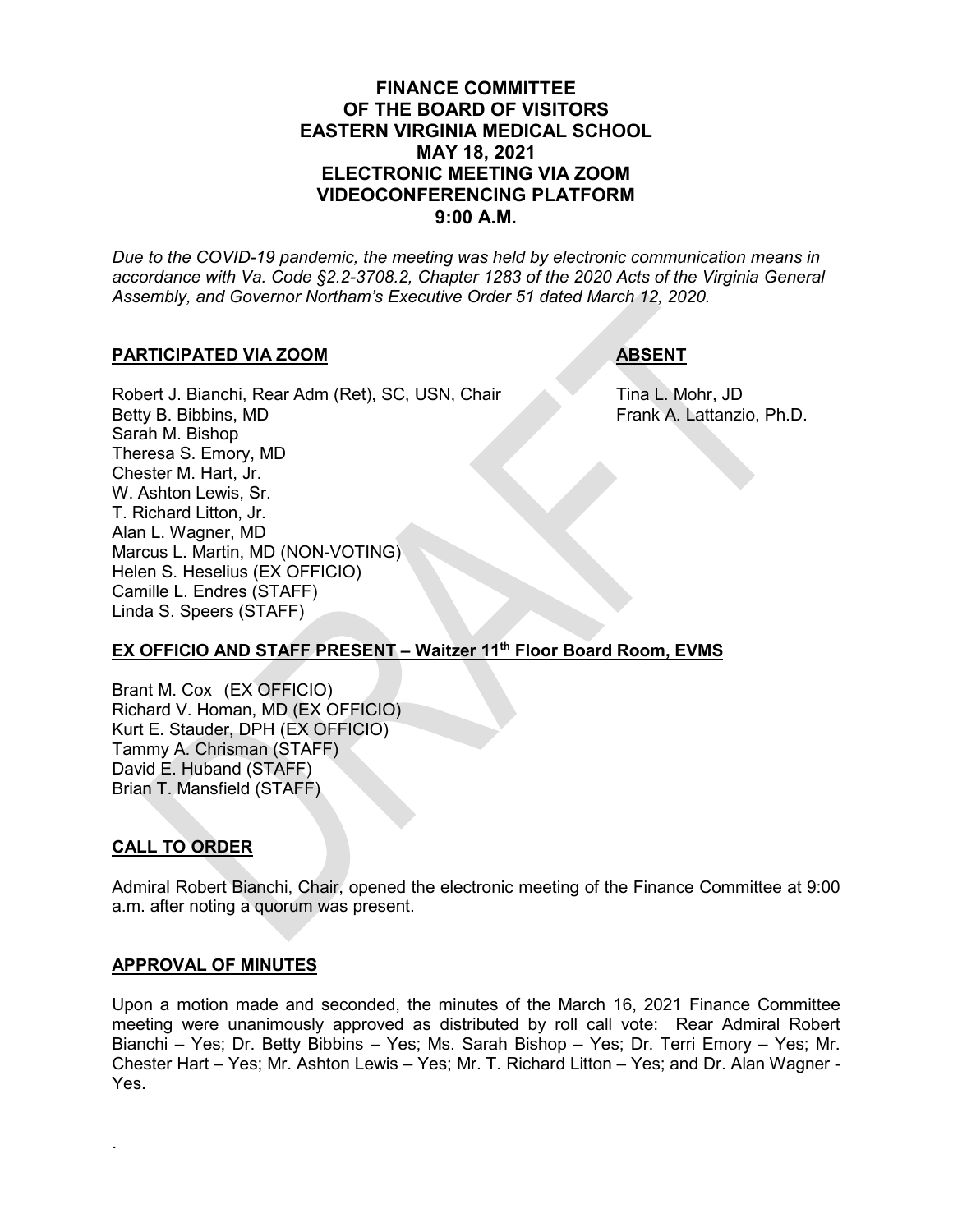Finance Committee Meeting May 18, 2021 Page 2

### **FINANCE REPORT**

#### **March 2021**

Mrs. Camille Endres gave a brief update on the results through March 2021. The Core net excess was \$5.7 million, mostly due to salary savings from vacant positions, and the operating margins for the practice plans are more than budgeted.

# **FY 2021 ESTIMATED YEAR END CORE NET EXCESS**

Mrs. Endres reviewed the Proposed Use of Projected Core Net Excess schedule. She stated that due to the strong bottom line, Management is projecting to transfer \$5.5 million into the EVMS Reserves to be used for future appropriations as deemed appropriate by the President/Dean.

# **FY 2022 PRELIMINARY OPERATING BUDGET**

Admiral Bianchi reminded the Committee that no action was required at this meeting and the budget would be brought for approval at the June meeting to allow the Committee more time to review before approving.

Mrs. Helen Heselius reviewed the FY 2022 Preliminary Operating Budget by Mission, highlighting some of the major variances between FY 2021 projected actual and FY 2022 budget in each of the EVMS missions. The total budget is \$278 million, an increase over projected actual of \$9 million.

#### Core:

Mrs. Heselius stated the break-even Core budget includes \$1.1 million of one-time funds that can be used as needed for various initiatives during the year, and a contingency reserve of \$169,000. She informed the Committee that there will be a 2% tuition increase for both in-state and out-ofstate MD students. She reported that the Physician Assistant tuition will increase 2% for in-state and 0% for out-of-state students. Most other Health Professions programs will have tuition increases of 2% and 4% for in-state and out-of-state students respectively.

Mrs. Heselius reported a State Appropriations Core variance of \$245,000 due to indigent care reallocation between EVMS and EVMS Medical Group in FY 2021 noting there was no change in the amount received. She stated additional State funding was requested but we received a small cut of \$244.

Mrs. Heselius stated that the Facilities and Administrative Cost Recoveries increase of \$1 million is mostly due to CONRAD receiving some new funding in FY 2021 mid-year. It is offset by \$316,000 increase for cost-matching and seed-funding. She reported there are small increases in non-CONRAD programs.

Mrs. Heselius reported a net decrease in Auxiliary Enterprises Income. The parking revenues increased by \$250,000 and are offset by an increase in parking operating expenses. The Hague Club Apartments has a budgeted decrease of \$683,000 due to closing apartments for renovations in January 2022. Funding for the project has been set aside in department reserves and it will be used to offset the decrease so there is not a net impact to our Core operations.